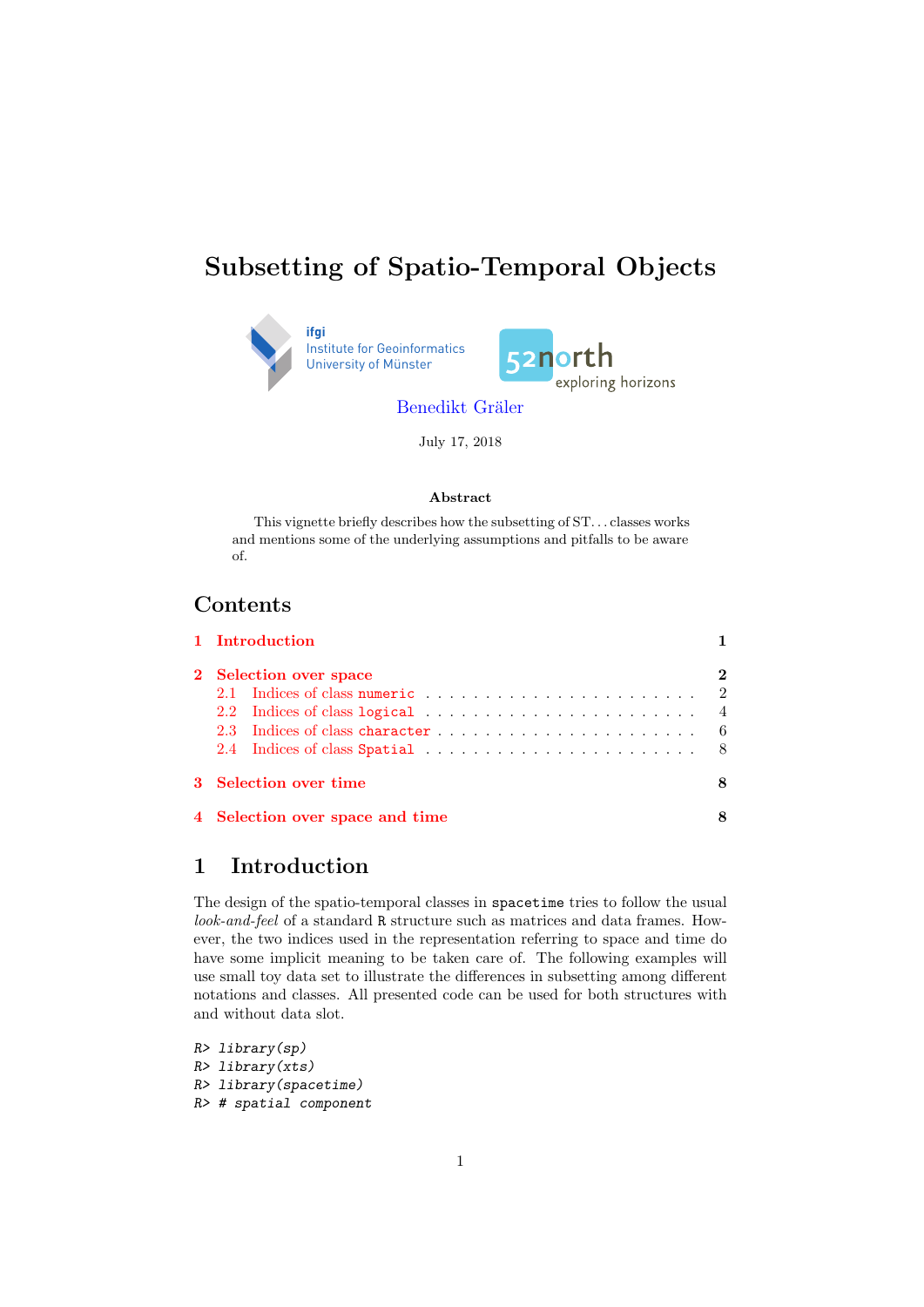```
R> spObj \leq data.frame(x=c(0,2,1,0,2), y=c(2,2,1,0,0))
R> coordinates(spObj) <- x+yR row.names(spObj) <- c("A","B","C","D","E")
R> # temporal component
R timeObj = as. POSIXct("2010-08-05")+3600*24*(0:1)
R> # data slot
R > m = 1:5*10 # means for each of the 5 point locationsR> mydata = data.frame(smpl1=rnorm(10, mean=rep(m, 2)),
                       smp12=rrnorm(10, mean=rep(m, 2)))R > mydata[c(2, 4, 6, 7),] < -NAR> STFDFobj <- STFDF(spObj, timeObj, mydata)
R> STSDFobj <- as(STFDFobj, "STSDF")
R> STIDFobj <- as(STFDFobj, "STIDF")
R> STFobj <- geometry(STFDFobj)
R> STSobj <- geometry(STSDFobj)
R> STIobj <- geometry(STIDFobj)
```
### <span id="page-1-0"></span>2 Selection over space

Subsetting over space can be done in different ways. This includes indices of class numeric where we refer to each actual index of the spatial location, logical that must be of the same length as the spatial component, character referring to row names of the spatial object and Spatial initiating an overlay to retrieve selection indices.

#### <span id="page-1-1"></span>2.1 Indices of class numeric

Spatio-temporal objects with a full outline represent the complete structure of  $3 \times 2 = 6$  spatio-temporal locations:

```
R > STFobj[1:3]An object of class "STF"
Slot "sp":
SpatialPoints:
 x y
A 0 2
B 2 2
C 1 1
Coordinate Reference System (CRS) arguments: NA
Slot "time":
          timeIndex
2010-08-05 1
2010-08-06 2
Slot "endTime":
[1] "2010-08-06 CEST" "2010-08-07 CEST"
```
In case of the sparse structure, only the observed locations are stored leading to an index of only 3 rows.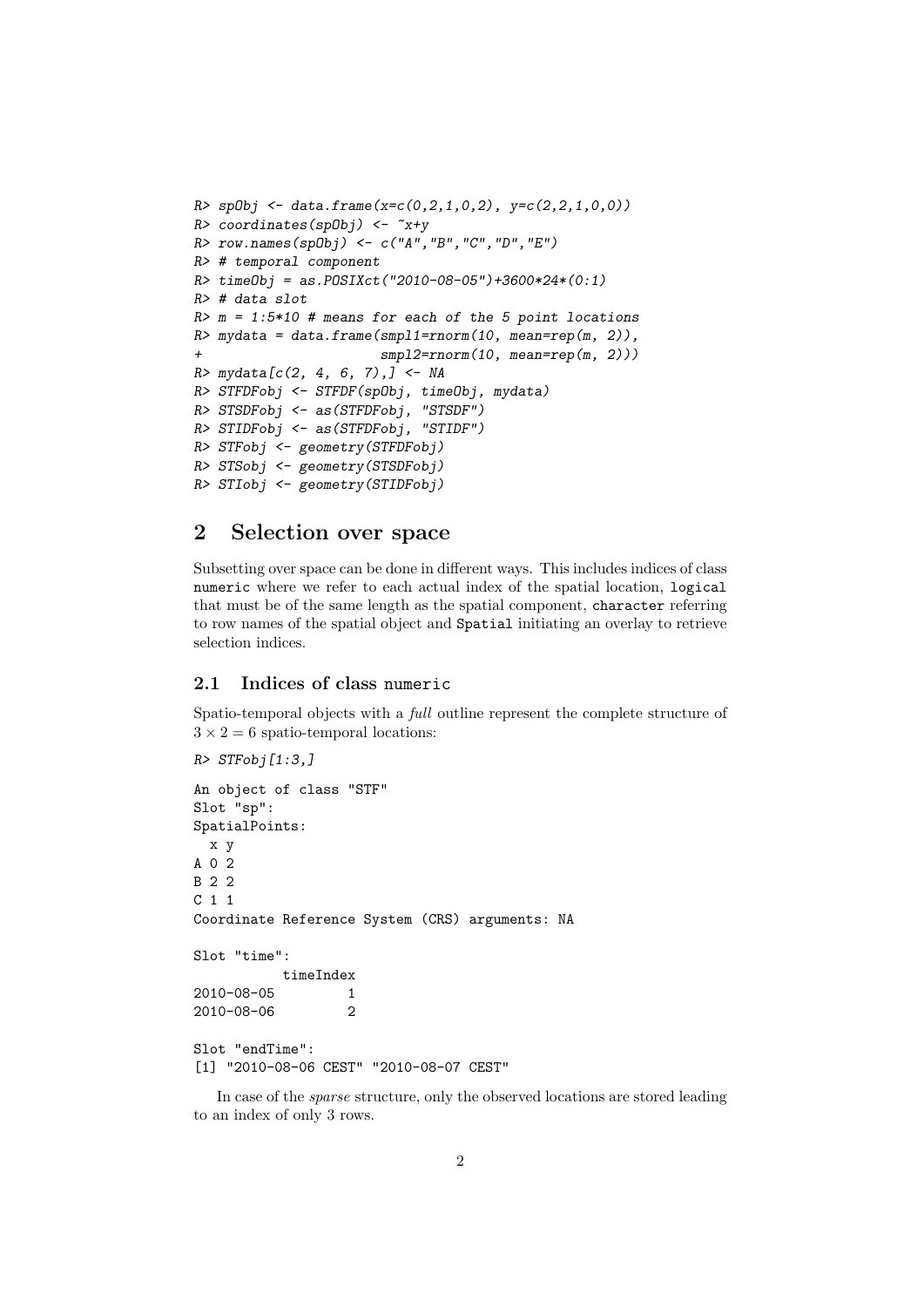```
R> STSobj[1:3,]
An object of class "STS"
Slot "index":
     [,1] [,2][1,] 1 1[2,] 2 1[3,] 2 2Slot "sp":
SpatialPoints:
 x y
A 0 2
C 1 1
Coordinate Reference System (CRS) arguments: NA
Slot "time":
          timeIndex
2010-08-05 1<br>2010-08-06 2
2010 - 08 - 06Slot "endTime":
[1] "2010-08-06 CEST" "2010-08-07 CEST"
```
The irregular case stores for each spatio-temporal location a separate spatial and temporal entity with an own spatial and temporal index. Hence the same selection as above returns the first three entries, i.e. the first three locations at the same moment in time. Note that the spatial locations "B" and "D" are not observed at the first moment in time.

```
R> STIobj[1:3,]
```

```
An object of class "STI"
Slot "sp":
SpatialPoints:
 x y
A 0 2
C 1 1
E 2 0
Coordinate Reference System (CRS) arguments: NA
Slot "time":
          timeIndex
2010-08-05 1
2010-08-05 1
2010-08-05 1
Slot "endTime":
[1] "2010-08-06 CEST" "2010-08-06 CEST" "2010-08-06 CEST"
```
Like-wise one might select the same station repeatedly,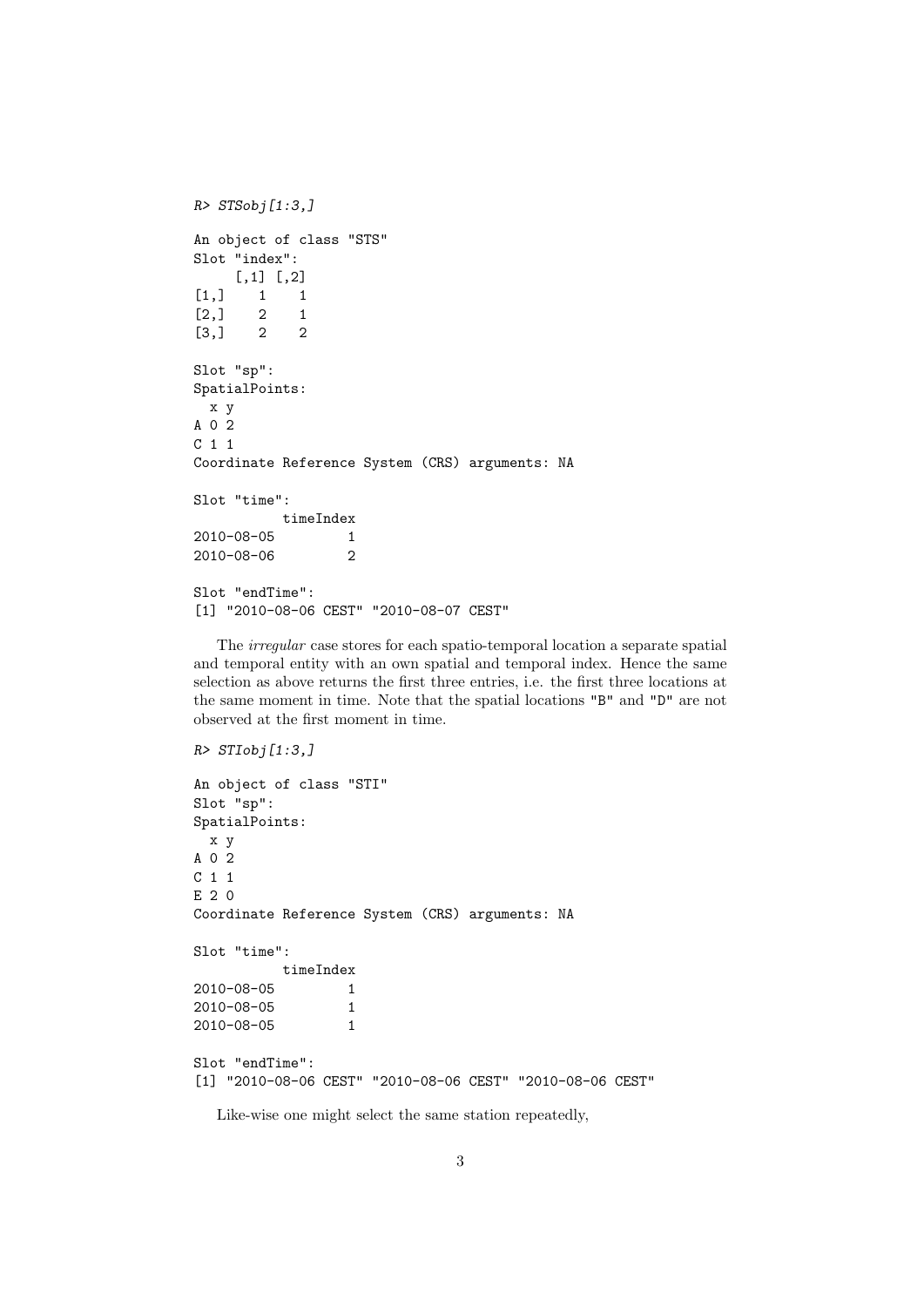```
R> STSobj[rep(3,3),]
An object of class "STS"
Slot "index":
     [,1] [,2]
[1,] 1 1[2,] 1 1[3,] 1 1
[4,] 1 2[5,] 1 2
[6,] 1 2
Slot "sp":
SpatialPoints:
 x y
C 1 1
Coordinate Reference System (CRS) arguments: NA
Slot "time":
          timeIndex
2010-08-05 1<br>2010-08-06 2
2010 - 08 - 06Slot "endTime":
[1] "2010-08-06 CEST" "2010-08-07 CEST"
  or stations in a different order:
R> STFobj[3:1,]
An object of class "STF"
Slot "sp":
SpatialPoints:
 x y
C 1 1
B 2 2
A 0 2
Coordinate Reference System (CRS) arguments: NA
Slot "time":
         timeIndex
2010-08-05 1
2010-08-06 2
Slot "endTime":
[1] "2010-08-06 CEST" "2010-08-07 CEST"
```
This applies to all three structures.

#### <span id="page-3-0"></span>2.2 Indices of class logical

Spatio-temporal objects with a full and sparse structure require a vector of the same length as the slot sp. The vector will be recycled if necessary. The full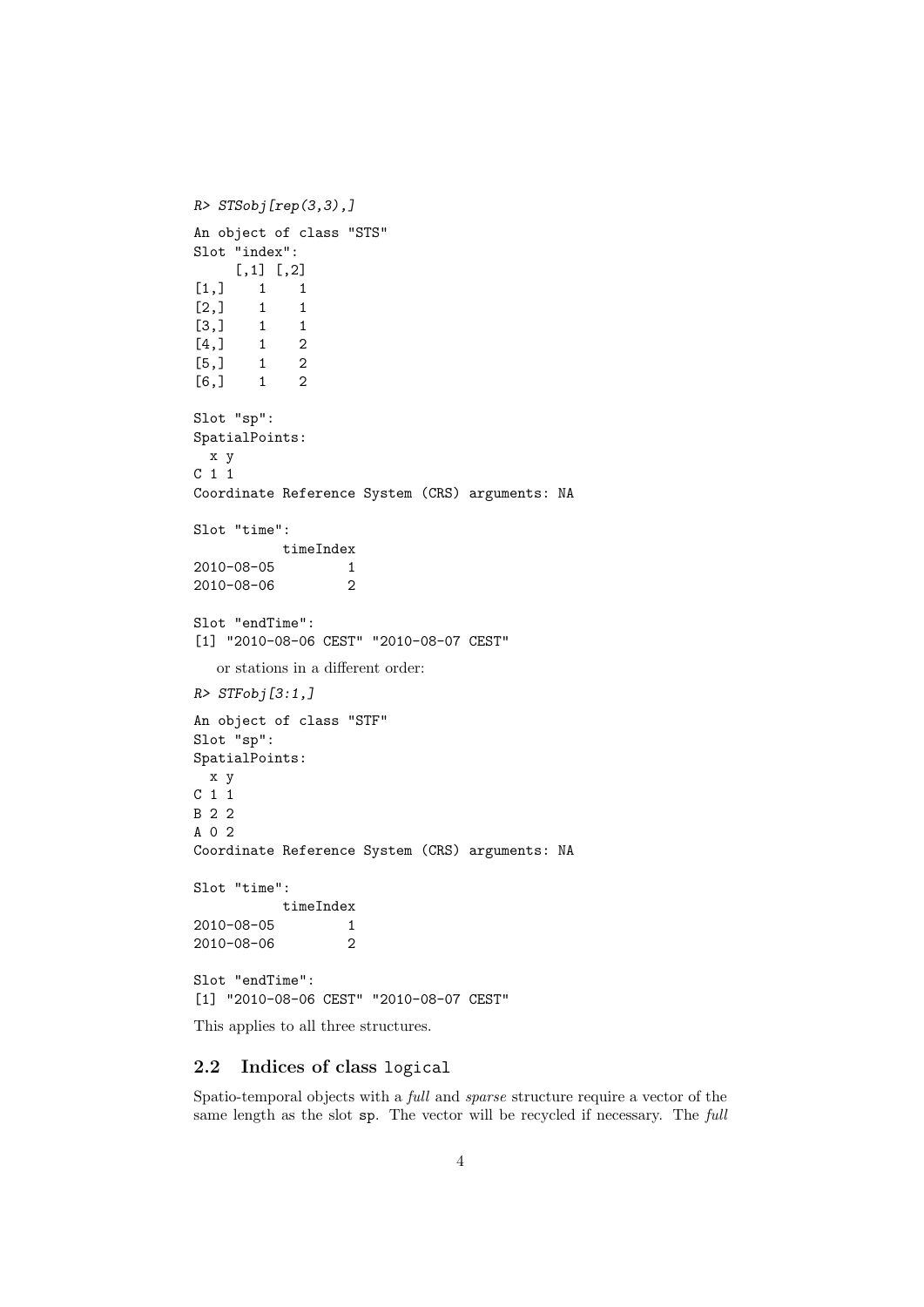structure refers to  $3 \times 2 = 6$  spatio-temporal locations

```
R> STFobj[c(TRUE,TRUE,FALSE,FALSE,TRUE),]
An object of class "STF"
Slot "sp":
SpatialPoints:
  x y
A 0 2
B 2 2
E 2 0
Coordinate Reference System (CRS) arguments: NA
Slot "time":
          timeIndex
2010-08-05 1
2010-08-06 2
Slot "endTime":
[1] "2010-08-06 CEST" "2010-08-07 CEST"
   where the sparse structure only provides an index with 3 rows:
R> STSobj[c(TRUE,TRUE,FALSE,FALSE,TRUE),]
An object of class "STS"
Slot "index":
    [,1] [,2]
[1,] 1 1[2,] 2 1[3,] 2 2Slot "sp":
SpatialPoints:
 x y
A 0 2
E 2 0
Coordinate Reference System (CRS) arguments: NA
Slot "time":
          timeIndex
2010-08-05 1<br>2010-08-06 2
2010 - 08 - 06
```
Slot "endTime": [1] "2010-08-06 CEST" "2010-08-07 CEST"

The irregular case will again provide the exact matches with observation, but needs a longer vector of size 6, as each observation has its own spatial entity in the slot sp.

R> STSobj[c(TRUE,TRUE,FALSE,FALSE,TRUE,FALSE),]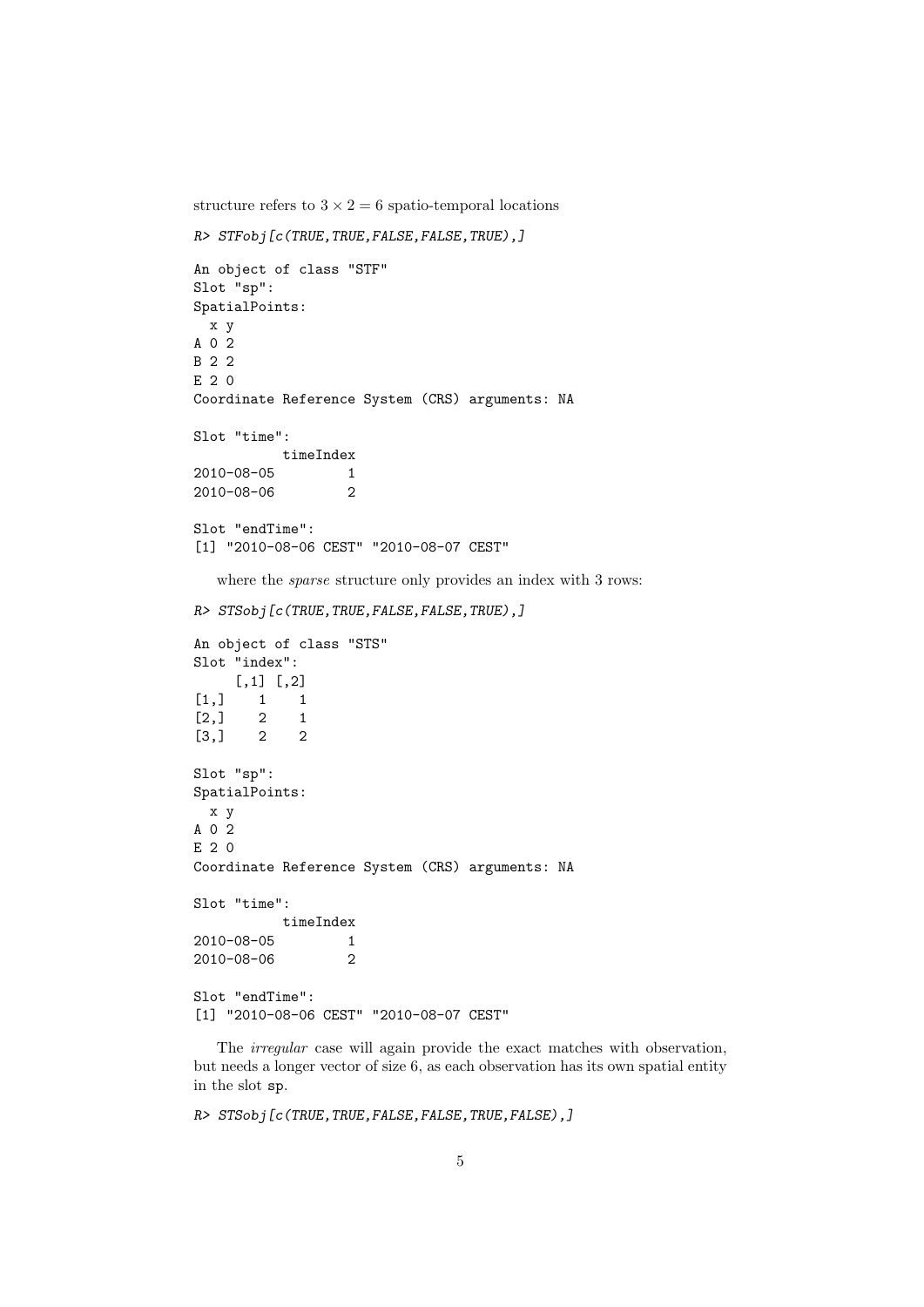```
An object of class "STS"
Slot "index":
    [,1] [,2][1,] 1 1[2,] 2 1[3,] 2 2Slot "sp":
SpatialPoints:
 x y
A 0 2
E 2 0
Coordinate Reference System (CRS) arguments: NA
Slot "time":
         timeIndex
2010-08-05 1
2010-08-06 2
Slot "endTime":
[1] "2010-08-06 CEST" "2010-08-07 CEST"
```
A repeated selection or changing the order is not possible for logical indices.

#### <span id="page-5-0"></span>2.3 Indices of class character

The character provided as first argument in the subsetting brackets is matched against the row names of the spatial object. Objects of type full represent the complete structure of  $2 \times 2 = 4$  spatio-temporal locations:

```
R > STFobj[c('A'', 'B''), ]An object of class "STF"
Slot "sp":
SpatialPoints:
 x y
A 0 2
B 2 2
Coordinate Reference System (CRS) arguments: NA
Slot "time":
          timeIndex
2010-08-05 1
2010-08-06 2
Slot "endTime":
[1] "2010-08-06 CEST" "2010-08-07 CEST"
```
In case of the sparse structure, only a single spatio-temporal locations is returned, as B has actually never been observed:

```
R > STSobj[c('A'', "B''),]
```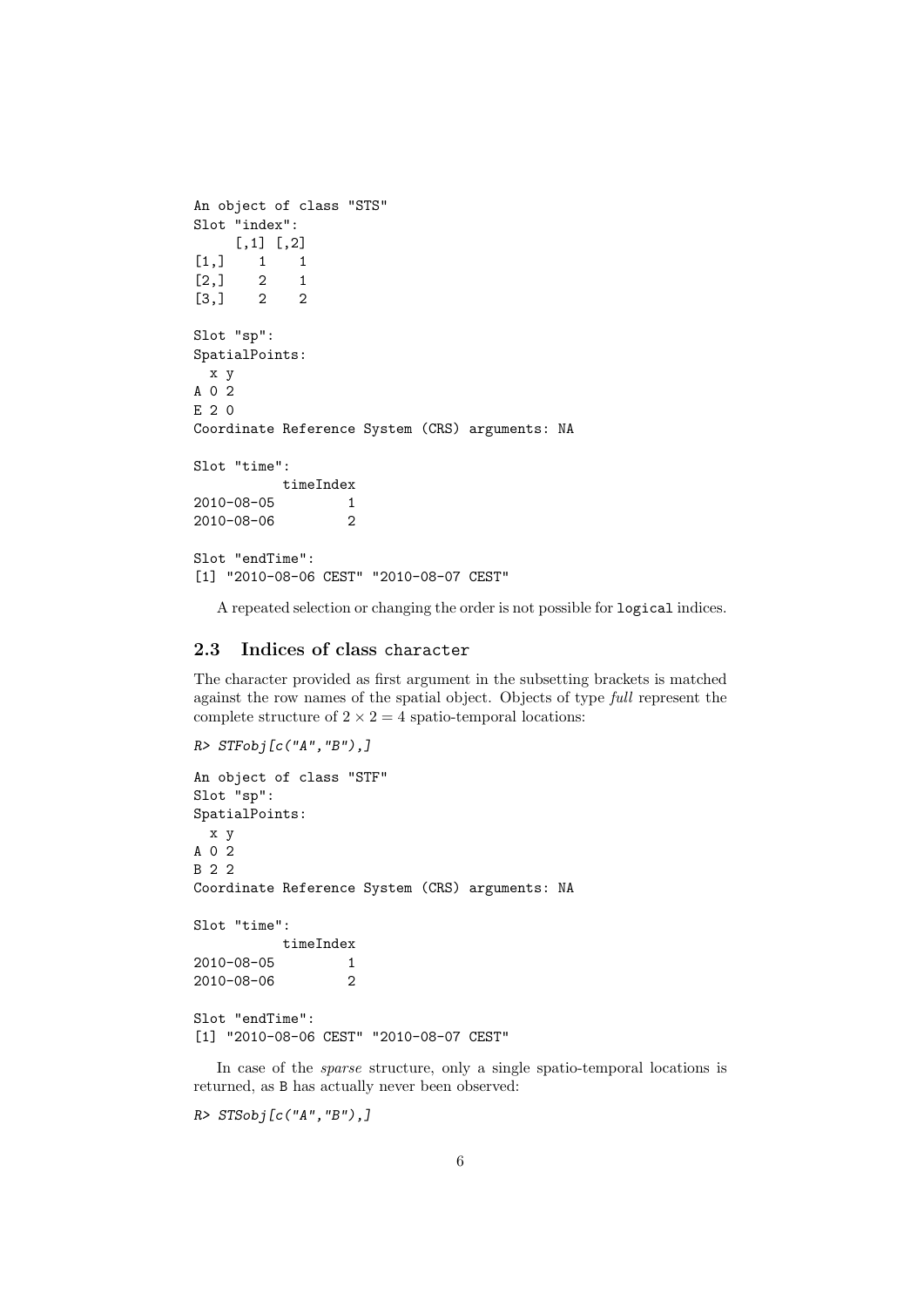```
An object of class "STS"
Slot "index":
    [,1] [,2][1,] 1 1Slot "sp":
SpatialPoints:
 x y
A 0 2
Coordinate Reference System (CRS) arguments: NA
Slot "time":
         timeIndex
2010-08-05 1
Slot "endTime":
[1] "2010-08-06 CEST"
```
The irregular case might have the same location several times and will return all occurrences:

```
R> STIobj[c("C"),]
```

```
An object of class "STI"
Slot "sp":
SpatialPoints:
 x y
C 1 1
Coordinate Reference System (CRS) arguments: NA
Slot "time":
           timeIndex
2010-08-05 1
Slot "endTime":
[1] "2010-08-06 CEST"
  Like-wise one might select the same station repeatedly
R > STIobj[c(''C'', 'C''), ]
```

```
An object of class "STI"
Slot "sp":
SpatialPoints:
 x y
C_1 1 1
C 1 1
Coordinate Reference System (CRS) arguments: NA
Slot "time":
           timeIndex
```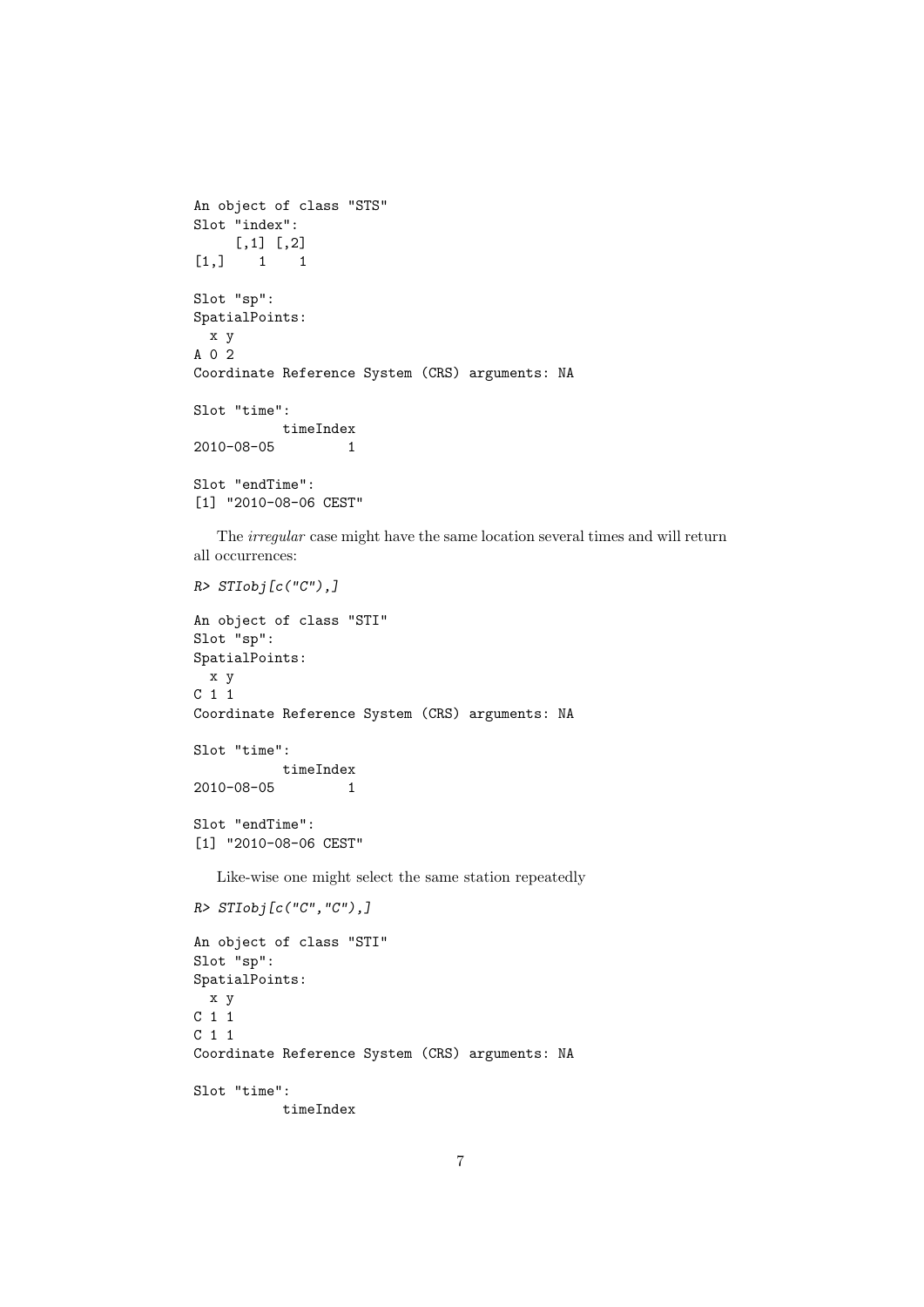```
2010-08-05 1
2010-08-05 1
Slot "endTime":
[1] "2010-08-06 CEST" "2010-08-06 CEST"
  or stations in a different order:
R > STFobj[c('E", "A"),
An object of class "STF"
Slot "sp":
SpatialPoints:
 x y
E 2 0
A 0 2
Coordinate Reference System (CRS) arguments: NA
Slot "time":
          timeIndex
2010-08-05 1
2010-08-06 2
Slot "endTime":
[1] "2010-08-06 CEST" "2010-08-07 CEST"
```
This applies to all three structures.

#### <span id="page-7-0"></span>2.4 Indices of class Spatial

In this case, the function over is called to determine the spatial relationship. See the documentation ?over for further details.

# <span id="page-7-1"></span>3 Selection over time

The temporal dimension is realised as an xts object and subsetting along time is completely left to the routines in the xts package. Please see the corresponding documentation for further details. A special property of the temporal domain is its natural order. Hence, no reordering takes place even if explicitly asked for in the subsetting index. This is especially evident for the STI... classes, as these have only identical indices for space and time and a spatial reordering would involve a temporal one as well. In these cases, the natural order of time is given preference.

## <span id="page-7-2"></span>4 Selection over space and time

Selection over space and time can be done in two general ways. Either providing two separate vectors or as a two-column matrix. Just as for simple matrices, these two possibilities imply two distinct metaphors. The vectors will return all selected spatial entities combined with all temporal ones (where possible)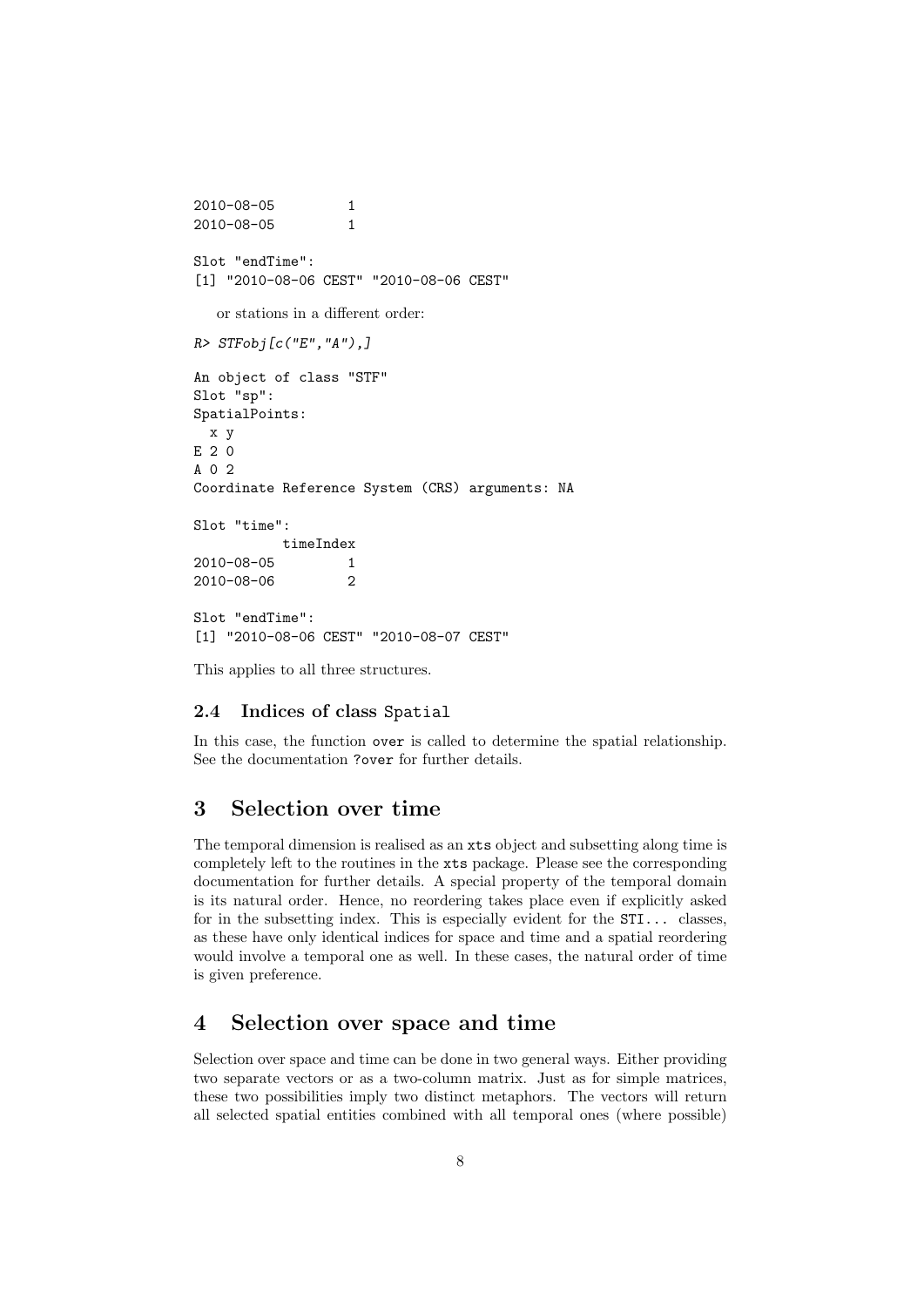respecting the ordering of the spatial index. The matrix notation selects pairs of indices. The vector notation accepts all formats indicated above while the matrix only supports numeric values.

As this type of selection is typically done to select a sparse subset from the data, the object returned from a STF... object will be of type STS.... Typically, the provided matrix reflects the index slot:

```
R> STFobj[cbind(1:3,c(1,2,2)),]
An object of class "STS"
Slot "index":
     [,1] [,2]\begin{bmatrix} 1, & 1 & 1 \\ 2, & 2 & 2 \end{bmatrix}[2,1][3,] 3 2Slot "sp":
SpatialPoints:
  x y
A 0 2
B 2 2
C 1 1
Coordinate Reference System (CRS) arguments: NA
Slot "time":
           timeIndex
2010-08-05 1
2010-08-06 2
Slot "endTime":
[1] "2010-08-06 CEST" "2010-08-07 CEST"
```
A sparse structure will remain sparse, but only existing pairs from the index will be returned.

```
R > STSobj[cbind(1:3, c(1,1,1))]
```

```
An object of class "STS"
Slot "index":
    [,1] [,2]
[1,] 1 1[2, 1 2 1Slot "sp":
SpatialPoints:
 x y
A 0 2
C 1 1
Coordinate Reference System (CRS) arguments: NA
Slot "time":
```